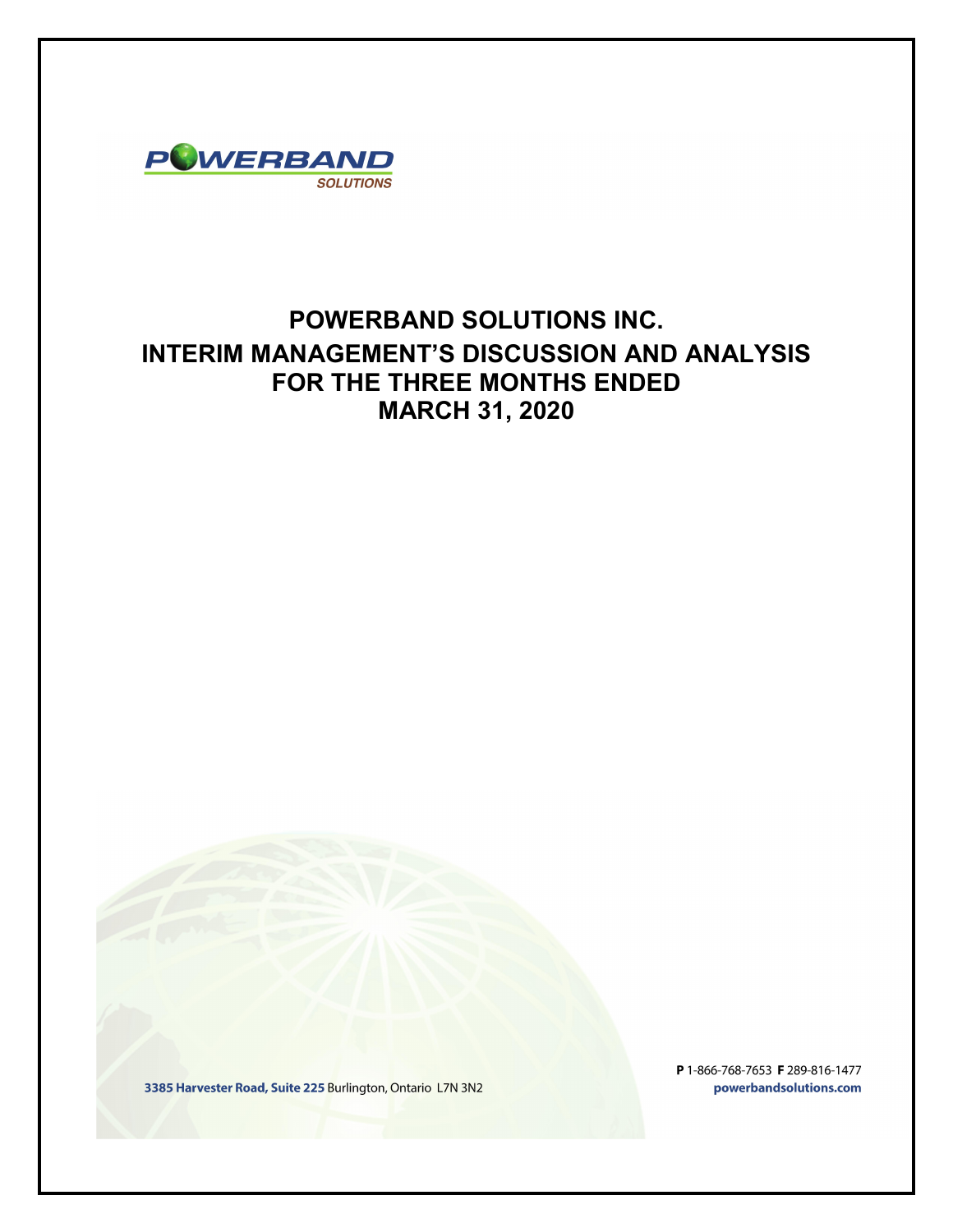### **Introduction**

The following Interim Management Discussion & Analysis ("Interim MD&A") of PowerBand Solutions Inc. (the "Company", "PowerBand") has been prepared written to comply with the requirements of National Instrument 51-102 – Continuous Disclosure Obligations and should be read in conjunction with the audited annual financial statements of the Company for the years ended December 31, 2019 and December 31, 2018 and the unaudited condensed interim consolidated financial statements for the three months ended March 31, 2020, together with the notes thereto. Results are reported in Canadian dollars, unless otherwise noted. In the opinion of management, all adjustments (which consist only of normal recurring adjustments) considered necessary for a fair presentation have been included. The results for the three months ended March 31, 2020 are not necessarily indicative of the results that may be expected for any future period. Information contained herein is presented as at July 14, 2020 unless otherwise indicated.

The unaudited condensed interim consolidated financial statements for the three months ended March 31, 2020, have been prepared using accounting policies consistent with International Financial Reporting Standards ("IFRS") as issued by the International Accounting Standards Board and interpretations of the IFRS Interpretations Committee. The unaudited condensed interim consolidated financial statements have been prepared in accordance with International Standard 34, Interim Financial Reporting.

For the purposes of preparing this MD&A, management, in conjunction with the Board of Directors, considers the materiality of information. Information is considered material if: (i) such information results in, or would reasonably be expected to result in, a significant change in the market price or value of PowerBand's common shares; or (ii) there is a substantial likelihood that a reasonable investor would consider it important in making an investment decision; or (iii) it would significantly alter the total mix of information available to investors. Management, in conjunction with the Board of Directors, evaluates materiality with reference to all relevant circumstances, including potential market sensitivity.

# **Caution Regarding Forward-Looking Statements**

This Interim MD&A contains certain forward-looking information and forward-looking statements, as defined in applicable securities laws (collectively referred to herein as "forward-looking statements"). These statements relate to future events or the Company's future performance. All statements other than statements of historical fact are forward-looking statements. Often, but not always, forward-looking statements can be identified by the use of words such as "plans", "expects", "is expected", "budget", "scheduled", "estimates", "continues", "forecasts", "projects", "predicts", "intends", "anticipates" or "believes", or variations of, or the negatives of, such words and phrases, or state that certain actions, events or results "may", "could", "would", "should", "might" or "will" be taken, occur or be achieved. Forward-looking statements involve known and unknown risks, uncertainties and other factors that may cause actual results to differ materially from those anticipated in such forward-looking statements. The forward-looking statements in this Interim MD&A speak only as of the date of this Interim MD&A or as of the date specified in such statement.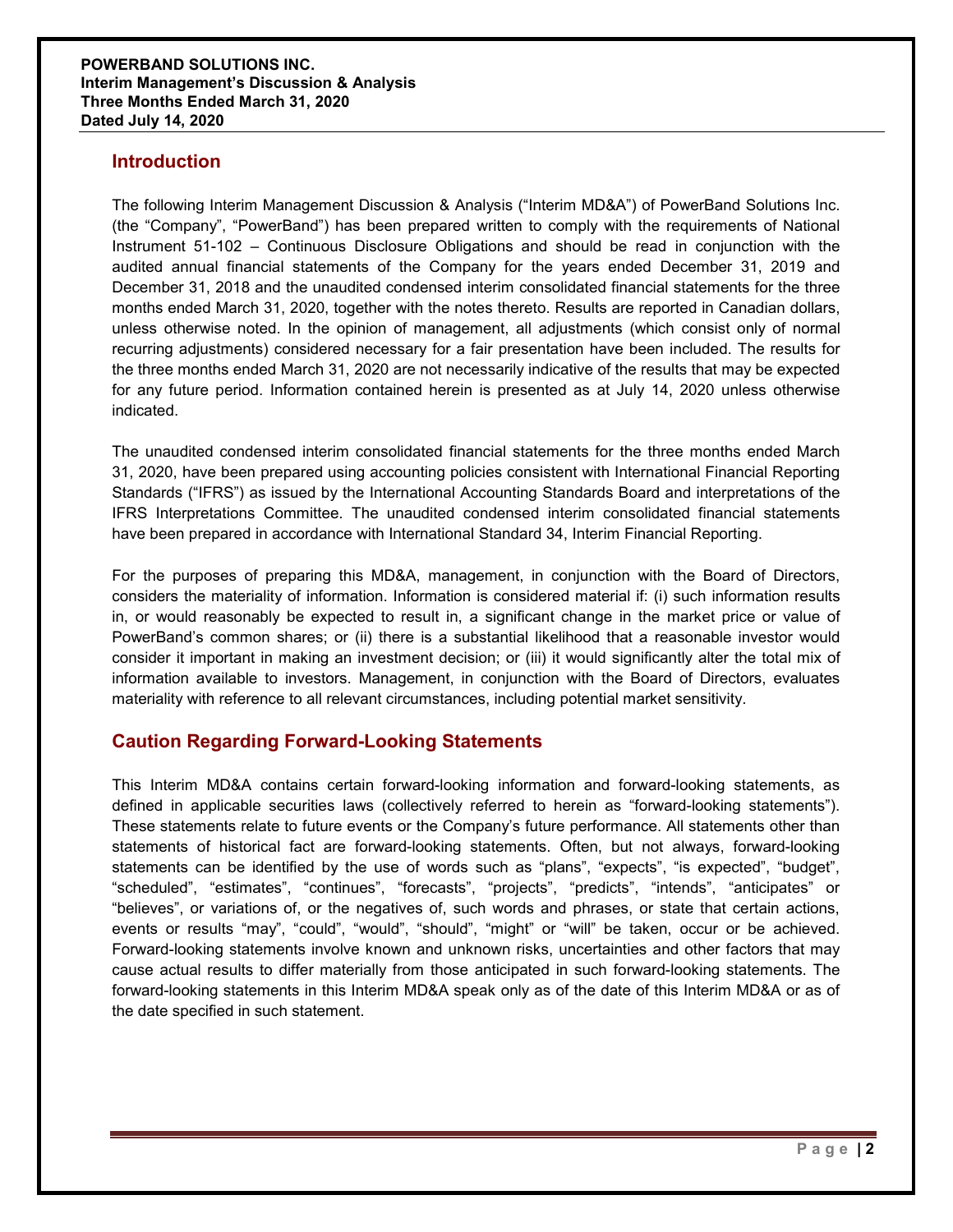#### **POWERBAND SOLUTIONS INC. Interim Management's Discussion & Analysis Three Months Ended March 31, 2020 Dated July 14, 2020**

| <b>Forward-looking statements</b>                                                                                                                                                                                                      | <b>Assumptions</b>                                                                                                                                                                                                                                                                                                                                                            | <b>Risk factors</b>                                                                                                                                                                                                        |
|----------------------------------------------------------------------------------------------------------------------------------------------------------------------------------------------------------------------------------------|-------------------------------------------------------------------------------------------------------------------------------------------------------------------------------------------------------------------------------------------------------------------------------------------------------------------------------------------------------------------------------|----------------------------------------------------------------------------------------------------------------------------------------------------------------------------------------------------------------------------|
| For fiscal 2020, the Company's<br>operating expenses are<br>estimated to be approximately<br>\$450,000 per month for<br>recurring corporate operating<br>costs                                                                         | The Company has anticipated<br>all material costs; the operating<br>activities of the Company for the<br>twelve-month period ending<br>March 31, 2021, and the costs<br>associated therewith, will be<br>consistent with PowerBand's<br>current expectations.                                                                                                                 | Unforeseen costs to the<br>Company will arise; any<br>particular operating costs<br>increase or decrease from the<br>date of the estimation; changes<br>in economic conditions.                                            |
| The Company will be required to<br>raise additional capital in order<br>to meet its ongoing operating<br>expenses and complete its<br>planned business development<br>activities for the twelve-month<br>period ending March 31, 2021. | The operating and business<br>development activities of the<br>Company for the twelve-month<br>period ending March 31, 2021,<br>and the costs associated<br>therewith, will be consistent with<br>PowerBand's current<br>expectations; debt and equity<br>markets, exchange and interest<br>rates and other applicable<br>economic conditions are<br>favourable to PowerBand. | Changes in debt and equity<br>markets; timing and availability<br>of external financing on<br>acceptable terms; increases in<br>costs; interest rate and<br>exchange rate fluctuations;<br>changes in economic conditions. |
| Management's outlook<br>regarding future trends.                                                                                                                                                                                       | Financing will be available for<br>PowerBand's business<br>development and operating<br>activities; the financing market<br>will be receptive to the<br>Company's technological cloud-<br>based software solution.                                                                                                                                                            | Industry-wide deterioration of<br>the automotive industry;<br>changes in debt and equity<br>markets; interest rate and<br>exchange rate fluctuations;<br>changes in economic and<br>political conditions.                  |
| Sensitivity analysis of financial<br>instruments.                                                                                                                                                                                      | Based on management's<br>knowledge and experience of<br>the financial markets, the<br>Company believes that there<br>would be no material changes to<br>its results for the three months<br>ending March 31, 2020 as a<br>result of a change in the foreign<br>currency exchange rates or<br>interest rates.                                                                  | Changes in debt and equity<br>markets; interest rate and<br>exchange rate fluctuations.                                                                                                                                    |

Inherent in forward-looking statements are risks, uncertainties and other factors beyond PowerBand's ability to predict or control. Please also make reference to those risk factors referenced in the "Risks and Uncertainties" section below. Readers are cautioned that the above chart does not contain an exhaustive list of the factors or assumptions that may affect the forward-looking statements, and that the assumptions underlying such statements may prove to be incorrect. Actual results and developments are likely to differ, and may differ materially, from those expressed or implied by the forward-looking statements contained in this Interim MD&A.

Forward-looking statements involve known and unknown risks, uncertainties and other factors that may cause PowerBand actual results, performance or achievements to be materially different from any of its future results, performance or achievements expressed or implied by forward-looking statements. All forward-looking statements herein are qualified by this cautionary statement. Accordingly, readers should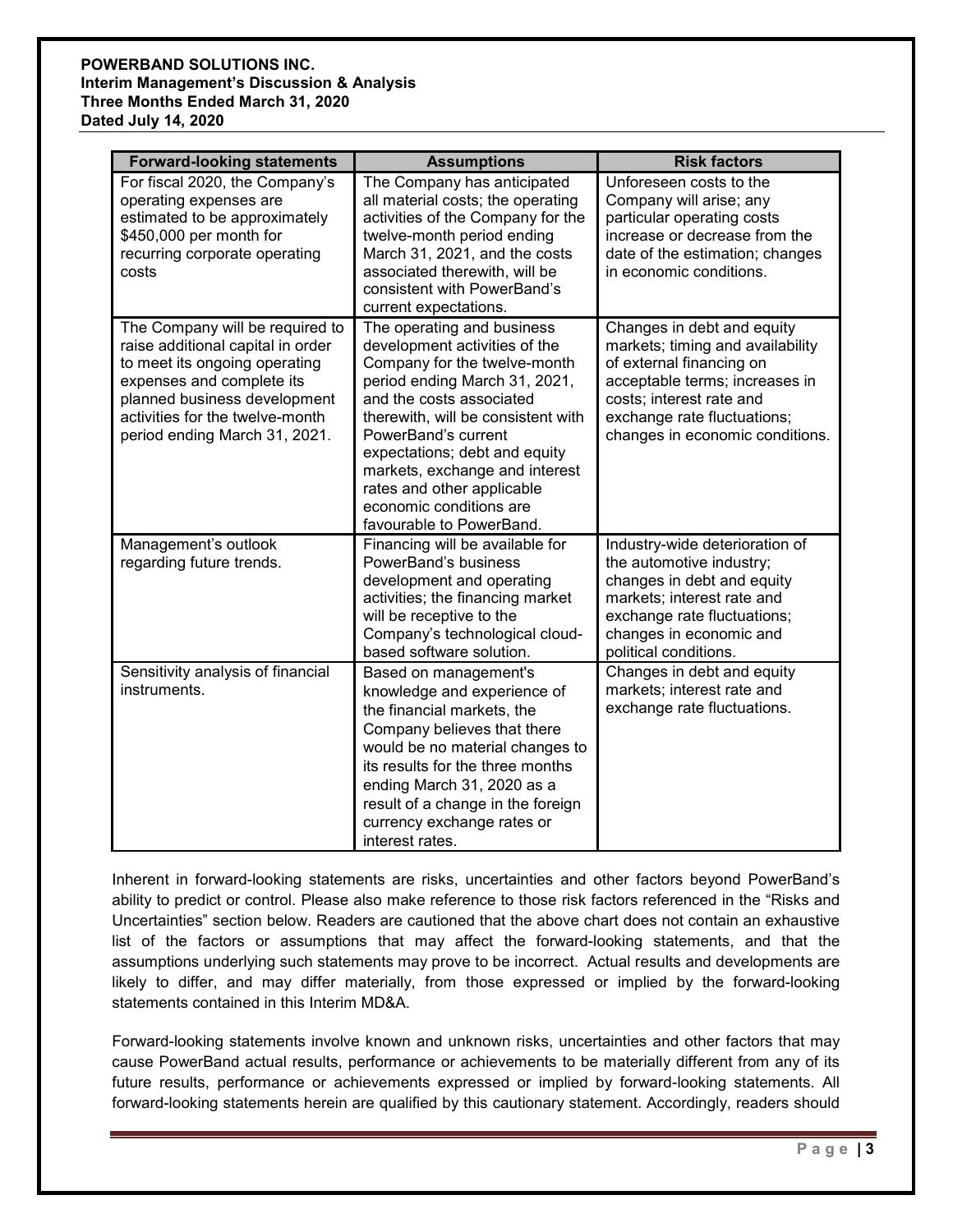not place undue reliance on forward-looking statements. The Company undertakes no obligation to update publicly or otherwise revise any forward-looking statements whether as a result of new information or future events or otherwise, except as may be required by law. If the Company does update one or more forward-looking statements, no inference should be drawn that it will make additional updates with respect to those or other forward-looking statements, unless required by law.

# **Description of Business**

PowerBand Solutions Inc. (the "Company") was incorporated under the Business Corporations Act (British Columbia) on September 29, 2009, and is domiciled in Suite 225, 3385 Harvester Road, Ontario, Canada L7N 3N2. The registered office is located at Suite 1700, 666 Burrard Street, Vancouver, BC, Canada V6C 2X8.

In February 2018, the Company closed its Qualifying Transaction under TSX Venture Exchange ("Exchange") Policy 2.4 – Capital Pool Companies and changed its name to PowerBand Solutions Inc.

Effective February 9, 2018, the Company's shares traded on the Exchange under the symbol "PBX".

PowerBand is a technology company that has developed (i) an online auction format, (ii) a standardized appraisal system, (iii) a market intelligence report, (iv) a desking tool, and (v) a finance portal for utilization in the automotive industry. In November 2018 the Company entered into a 50/50 joint venture agreement with Bryan Hunt operate D2D Auto Auctions, an online auction, remarketing platform in the U.S. In July 2019 the Company acquired a 60% in MUSA Holdings, LLC, a new and used vehicle leasing platform in the U.S.

The significant assets owned by PowerBand are web based vehicle auction, remarketing, leasing and finance service and software programs for automotive dealers and consumers. The software is hosted in Microsoft's Azure cloud and offers a number of distinct but interconnected product offerings to its clients. PowerBand's core product is responsive and has published an IOS and Android mobile application for use by its customers. A summary of the product offerings that PowerBand provides is listed below.

#### *Online Auction Formats*

PowerBand offers two distinct online formats within its auction portal: LiveNet and MarketPlace.

LiveNet is a real-time, targeted, mobile online auction. LiveNet allows dealers to quickly and efficiently launch vehicle "auction calls" which are comprised of condition reports, photos, disclosures and thirdparty history reports to various networks of qualified buyers. These buyers are then encouraged to participate in a short duration auction (*via* smartphone) that results in a verified real time valuation of the described vehicle at that moment of time, and often the sale of the vehicle from the seller to the buyer.

MarketPlace, a more familiar style of online auction, allows dealers, rental and leasing companies to post used vehicles for sale to qualified wholesale buyers. This auction type features fixed length auctions, reserve bids, make an offer and buy it now functionality, and is complementary to the LiveNet auction type. MarketPlace targets dealers looking to discover new inventory for their used lots and/or dispose of excess inventory. Both auctions provide a system generated bill of sale and has arbitration policies in place to ensure the buyer's confidence.

### *Standardized Appraisal System*

The Standardized Appraisal System is PowerBand's proprietary electronic used vehicle appraisal system. The appraisal system ensures full compliance with the regulations and vehicle disclosure rules set forth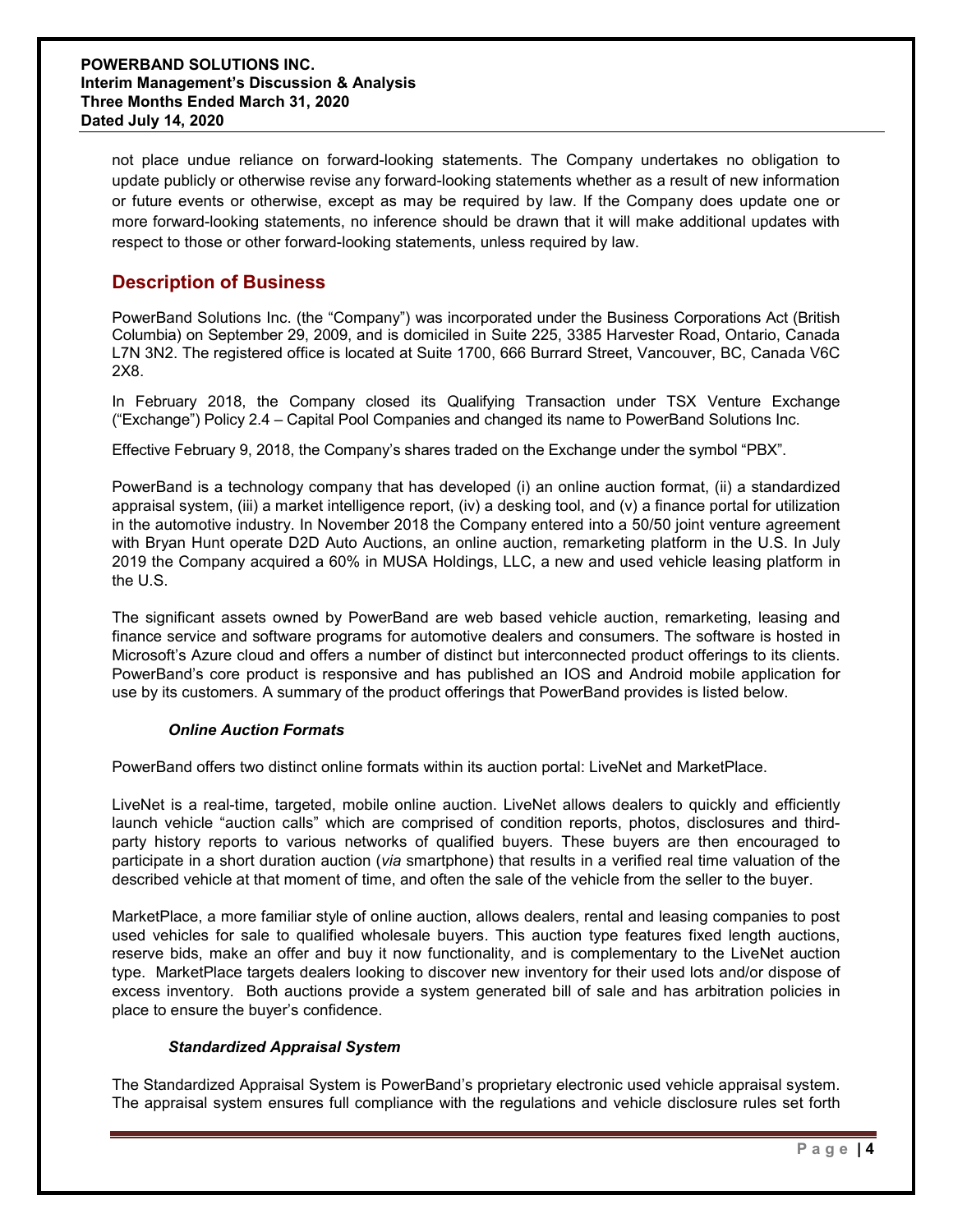by governing bodies (such as the *Motor Vehicle Dealers Act* of Ontario) and can be customized to meet the applicable compliance requirements of any province or state. The appraisal system can be utilized on any portable device and does not depend on network coverage so is available for use anywhere.

#### *Market Intelligence*

Market Intelligence provides automotive dealerships with retail market price valuation from over two hundred and fifty thousand vehicles in the database. This product allows dealerships to customize their search within a geographic region for local market pricing on targeted vehicles identified down to the trim level of the vehicle. The analytical tools and reporting functions produce graphs, tables, maps and reports to summarize the information and enable dealers to make quick decisions based on the information presented.

### *Desking Tool*

PowerBand's desking tool, referred to as PowerDesk, is a robust, user-friendly platform that allows a dealer to quickly and accurately prepare payment scenarios for their customers, including all manufacturer supported incentives, rebates and programs. It also allows for the industry's easiest finance to lease comparison. PowerBand's integration partners allow for one-time entry of the deal, reducing time and user error. After adding any Financial & Insurance products, the deal is then pushed through to the partner's Finance Portal and in many cases, right through to the dealer's Dealer Management System.

### *Finance Portal*

PowerBand has developed a state-of-the-art Finance Portal, an electronic indirect lending platform that facilitates loan originations on any asset type. Target audiences for this software are new and independent automotive dealers, lenders, and original equipment manufacturers ("OEM"). The Finance Portal is a hosted service that is virtual and adaptable and can be integrated with LiveNet and Marketplace to offer banks, and other vehicle financial institutions, direct loan origination sources.

#### *New and Used Vehicle Leasing Portal*

MUSA Holdings, LLC's product offering streamlines leasing for consumers and dealers, as well as incorporates first-of-its-kind technology to navigate the underwriting, funding, and delivery process, allowing MUSA to complete the entire customer experience in minutes.

### **Outlook**

As the use of the Internet to conduct everyday activities and commerce has become ubiquitous in today's society, and as the rise in importance of the Millennial generation (demographic following Generation Y, typically defined as those born between early 1980's and early 2000's) who crave empowerment, the traditional business model of how new and used vehicles are purchased and sold has quickly become outdated. Customers want to spend 30 minutes at a dealership, not 5 hours. Within this background and context PowerBand's management believes that the used vehicle industry is increasingly incorporating digital technologies in both the retail and wholesale markets. Management believes that this industry trend represents a strong demand for the services and technologies that PowerBand provides and the Company is well-positioned to capitalize on this opportunity.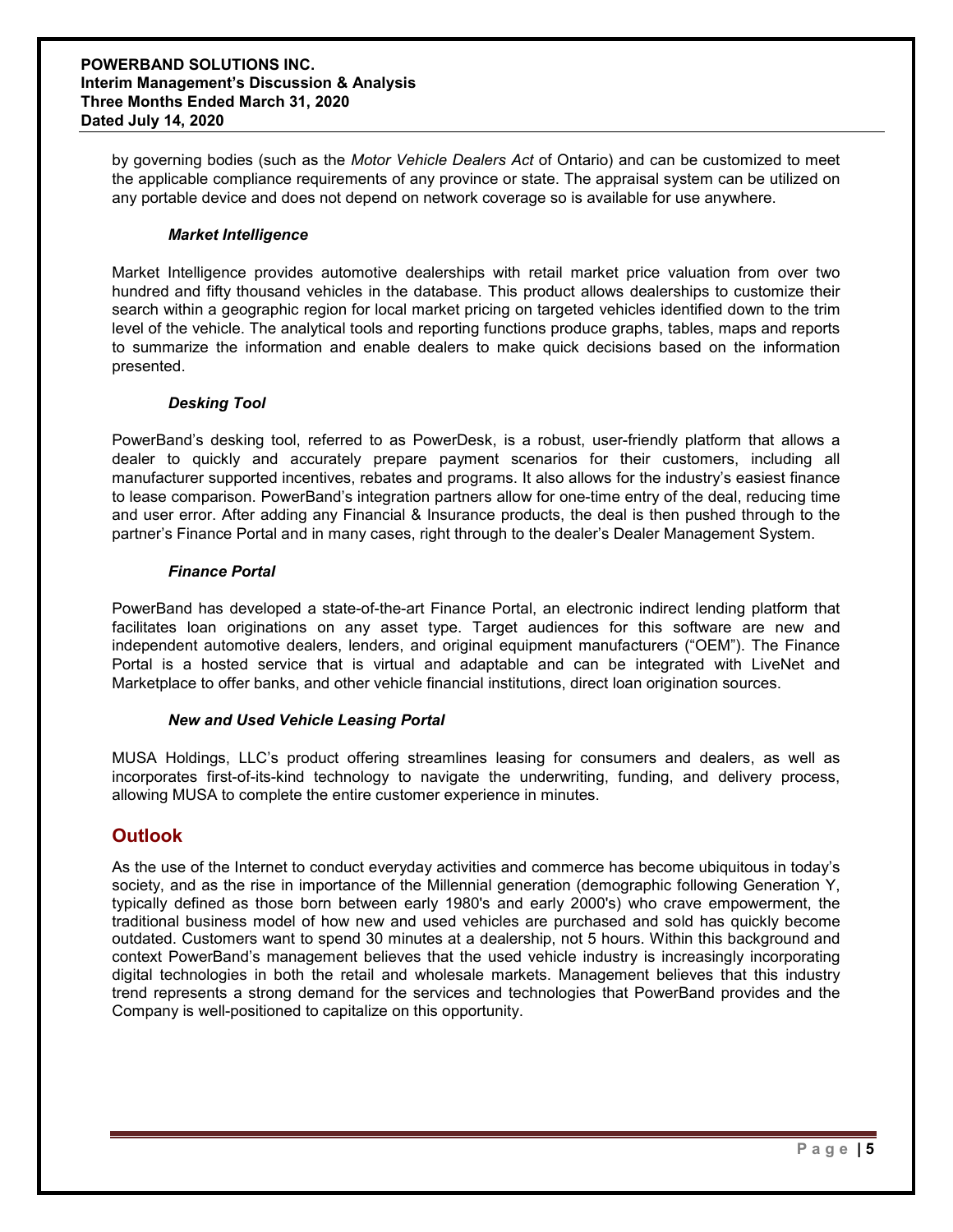# **Operational Highlights**

During the three month period ended March 31, 2020 the following corporate events took place:

- 1. On January 16, 2020 the Company entered into a loan agreement (the "Loan") with an arm's length third party to borrow \$350,000. The terms of the Loan included that the Loan will be secured on the assets of the Company, accrue interest at a rate of 8% per annum, calculated monthly, and mature in three months. In connection with the Loan, 350,000 warrants to purchase common shares of the Company at an exercise price of \$0.165 were issued. The warrants are subject to a four month hold period, and are exercisable for one year from the date of issuance. Subsequent to the three month period ended March 31, 2020 the Loan was repaid in full, including interest on April 16, 2020.
- 2. On January 21, 2020 the Company closed on \$400,000 of a Private Placement financing, representing the second tranche of a \$500,000 Private Placement financing that was first announced on December 20, 2019. The first tranche of \$100,000 closed on December 21, 2019. In total 7,692,307 units (the "Units") were issued at a price of \$0.065 per Unit for total proceeds of \$500,000. The Private Placement was fully subscribed. Each Unit is comprised of one (1) common share of the Company ("Common Share") and one half of one (1/2) common share purchase warrant (each whole share purchase warrant, a "Warrant") of the Company. Each Warrant entitles the holder to receive, for no additional consideration, one (1) Common Share, subject to adjustments, at an exercise price of \$0.15 for a period of 24 months from the date of issuance.
- 3. On January 29, 2020 Kelly Jennings, the Company's CEO and largest shareholder entered into a voluntary escrow agreement that states that he will not sell his shares in the Company for at least 12 months, until January 29, 2021. This commitment is in addition to any escrow imposed by the TSX Venture Exchange.
- 4. On February 4, 2020 the Company entered into an agreement with RouteOne LLC in which thousands of automotive dealerships in the United States and Canada will have access to PowerBand's cloud-based sales and leasing platform, allowing consumers and dealers to easily transact the trading and leasing of vehicles.
- 5. On February 11, 2020 the Company entered into a loan agreement (the "Loan") with an arm's length third party to borrow \$400,000 at a rate of 9% per annum, calculated monthly, and due on demand.
- 6. On February 20, 2020 the Company announced that its Driveaway consumer app for iOS devices had been approved for publication by Apple and was available for download in the US App Store. The Driveaway app introduces a new way for consumers to easily sell vehicles from their smart phone, tablet, or computer. Built by PowerBand, the launch of the Driveaway app in the United States is being piloted by D2D Auto Auctions LLC ("D2D"). D2D is co-owned by PowerBand and Arkansas-based financier Bryan Hunt, Director of J.B Hunt Transport.
- 7. On February 24, 2020 DRIVRZ Financial Inc. was incorporated as a subsidiary of PowerBand Solutions Inc. DRIVRZ Financial Inc. was established to become the leasing and financing division for its Canadian customers.
- 8. On February 25, 2020 the Company entered into a loan agreement (the "Loan") with an arm's length third party to borrow \$350,000 at a rate of 9% per annum, calculated monthly, and due on demand.
- 9. On February 27, 2020 the Company entered into a loan agreement (the "Loan") with an arm's length third party to borrow \$250,000 at a rate of 9% per annum, calculated monthly, and to mature in three months. Subsequent to the three month period ended March 31, 2020 the Loan was repaid in full, including interest, on May 27, 2020.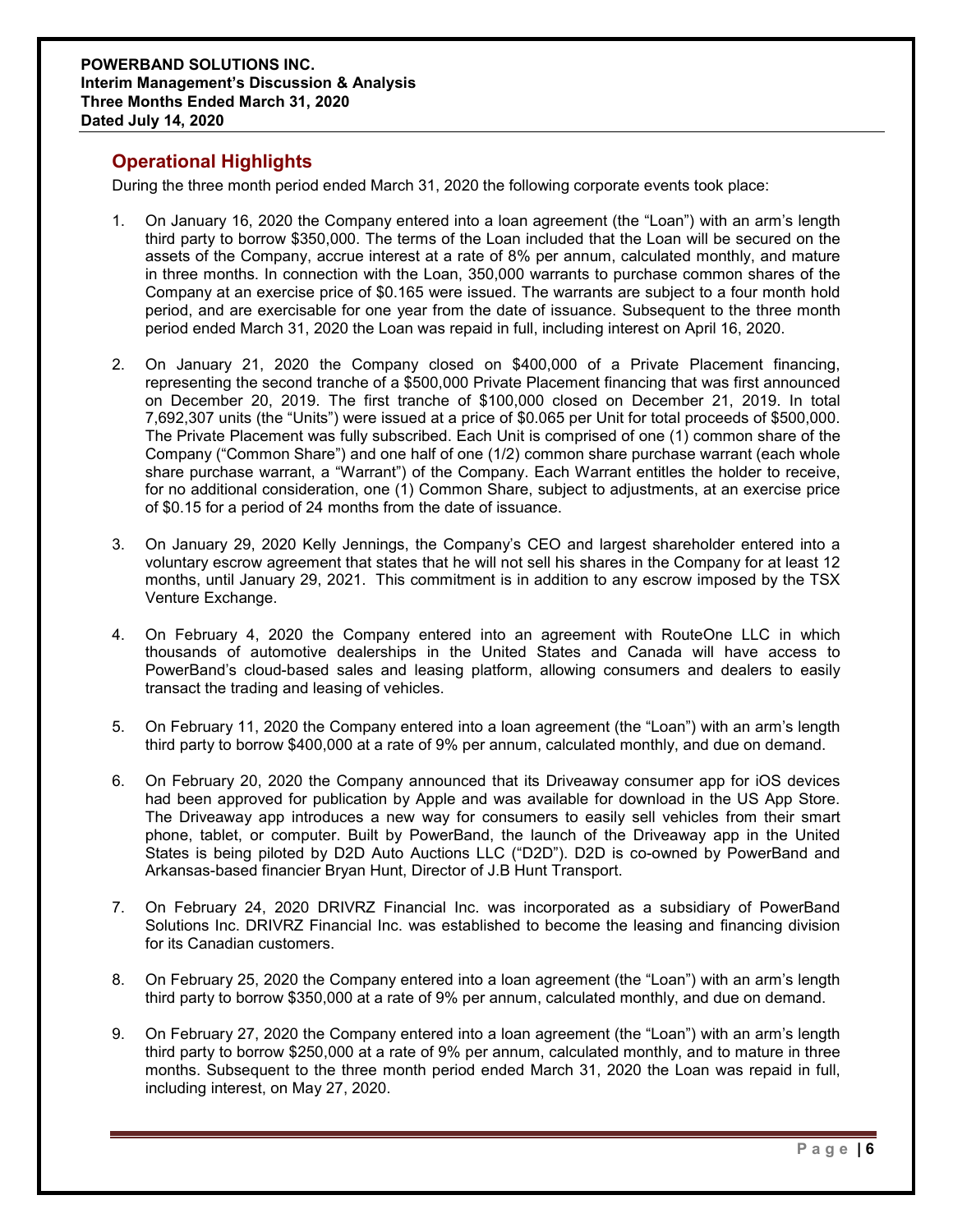10. On March 9, 2020 the Company announced that PowerBand Solutions US Inc. ("PowerBand US"), a wholly-owned U.S.-based subsidiary, closed on the first USD \$1.5 million tranche of a USD \$10 million Convertible Debenture Agreement with Texas-based D&P Holdings, Inc. ("D&P"). The investment is the first of several tranches of an announced USD \$10-million Convertible Debenture. The Debentures will all mature on March 6, 2023 and bear interest at a rate of 9 per cent per annum, payable monthly. PowerBand US can prepay, on thirty (30) days advance notice, all or any part of the principal and accrued but unpaid interest, at no penalty. D&P, at any time during the term, shall have the option to exchange any number of its Debentures into (i) Common Shares of PowerBand US, and (ii) Common Shares of DRIVRZ Financial Inc. Assuming the conversion of all of the Debentures, D&P would hold 9 per cent interest in PowerBand US and a 9 percent interest in DRIVRZ Financial Inc. In consideration of its investment, D&P has been issued 2,500,000 share purchase warrants ("Warrants") entitling it to acquire common shares of the Company at an exercise price of CDN \$0.30 for a term of 24 months. Any common shares of the Company issued from the exercise of the Warrants will be subject to a four-month hold period, which will expire on the date that is four months and one day from the date of issuance.

# **Off-Balance-Sheet Arrangements**

As of the date of this filing, the Company does not have any off-balance-sheet arrangements that have, or are reasonably likely to have, a current or future effect on the results of operations or financial condition of the Company, including, and without limitation, such considerations as liquidity and capital resources.

# **Discussion of Operations**

#### Three month period ended March 31, 2020

For the three month period ended March 31, 2020, PowerBand generated revenue of \$615,432. Revenues during the period were derived from three sources: commissions from both buyers and sellers on auction transactions that are completed using the software solution (\$14,180), revenue earned from buying vehicles for export (\$207,566), and fees earned on software development and design for D2D Auto Auctions LLC (\$393,686).

For the three month period ended March 31, 2019, PowerBand incurred an operating loss of \$2,758,211, with basic and diluted loss per share of \$0.02. The primary expenses that comprised the operating loss include:

- Accretion expense of \$110,744 relating to convertible debentures and the Company's leases recognized under IFRS 16.
- Sales and marketing expenses totaled \$70,725.
- Amortization expense of \$153,252 representing the amortization expense of the intangible assets, principally made up of the acquisition and development costs of the web platform used by the Company to develop its software applications and to sell its various services.
- Amortization expense of tangible assets of \$23,206, representing the amortization expense of tangible assets, which is comprised of Property, plant and equipment of MUSA Holdings, LLC.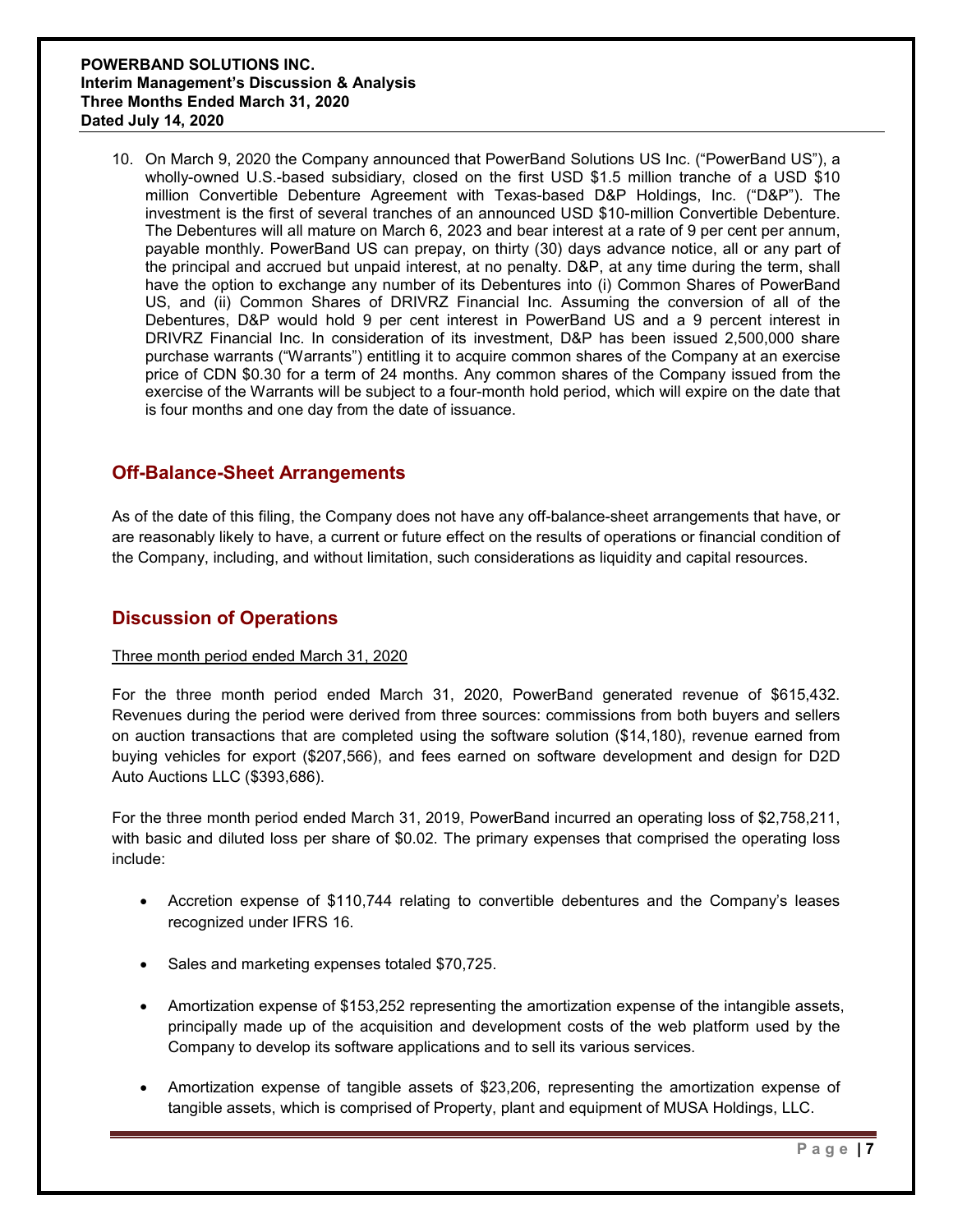- Amortization expense of right of use assets of \$176,719 for PowerBand's head office location in Burlington, Ontario and MUSA Holdings, LLC's head office location in Addison, Texas.
- Consulting Fees of \$379,566 for sales, operations and finance-related Management Consulting fees.
- Insurance expenses of \$44,447 representing costs associated with the Company's Directors & Officers, Cyber Technology and Commercial General Liability Insurance policies.
- Investor Relations expenses of \$19,837 representing costs associated from working with Investor Relations Firms.
- Office expenses of \$118,766 representing various office costs.
- Professional fees of \$96,765, which is composed of Legal Fees and Accounting & Audit Fees.
- Regulatory fees of \$47,506, representing regulatory filing fees and expenses associated with the Company's public listing on the TSX Venture Exchange, the OTC Pink Sheets, and the Frankfurt Exchange.
- Share based compensation of \$271,539 for expenses related to stock option grants.
- Travel expenses of \$26,891 in relation to management, sales and business development meetings in Canada and the United States.
- Salaries and wages of \$1,369,280 for management, sales and software development personnel.

### **Liquidity and Financial Position**

Cash used in operating activities was \$1,930,561 for the three month period ended March 31, 2020. Operating activities were affected by the net loss of \$2,758,213 offset by non-cash items of \$153,252 for amortization of the intangible assets, \$210,136 for amortization of right of use and other assets, \$77,174 in Accretion expense for leases, \$271,539 in share-based compensation, foreign exchange loss of \$163,011, interest on Convertible note of \$33,570, and the Company's share of joint venture losses of \$244,992. In addition, operating cash flows were reduced by a \$800,691 change in non-cash working capital.

Net cash used in investing activities totaled \$258,757 representing a reduction in Intangible assets.

Net cash received from financing activities was \$3,543,527, comprised of proceeds from private placements, a convertible debenture financing, and from short term loans.

At March 31, 2020, PowerBand had \$805,050 in cash and cash equivalents, \$1,323,836 in Trade receivables, \$153,822 in HST recoverable, \$283,740 in Refundable deposit, and \$83,513 in Prepaid expenses.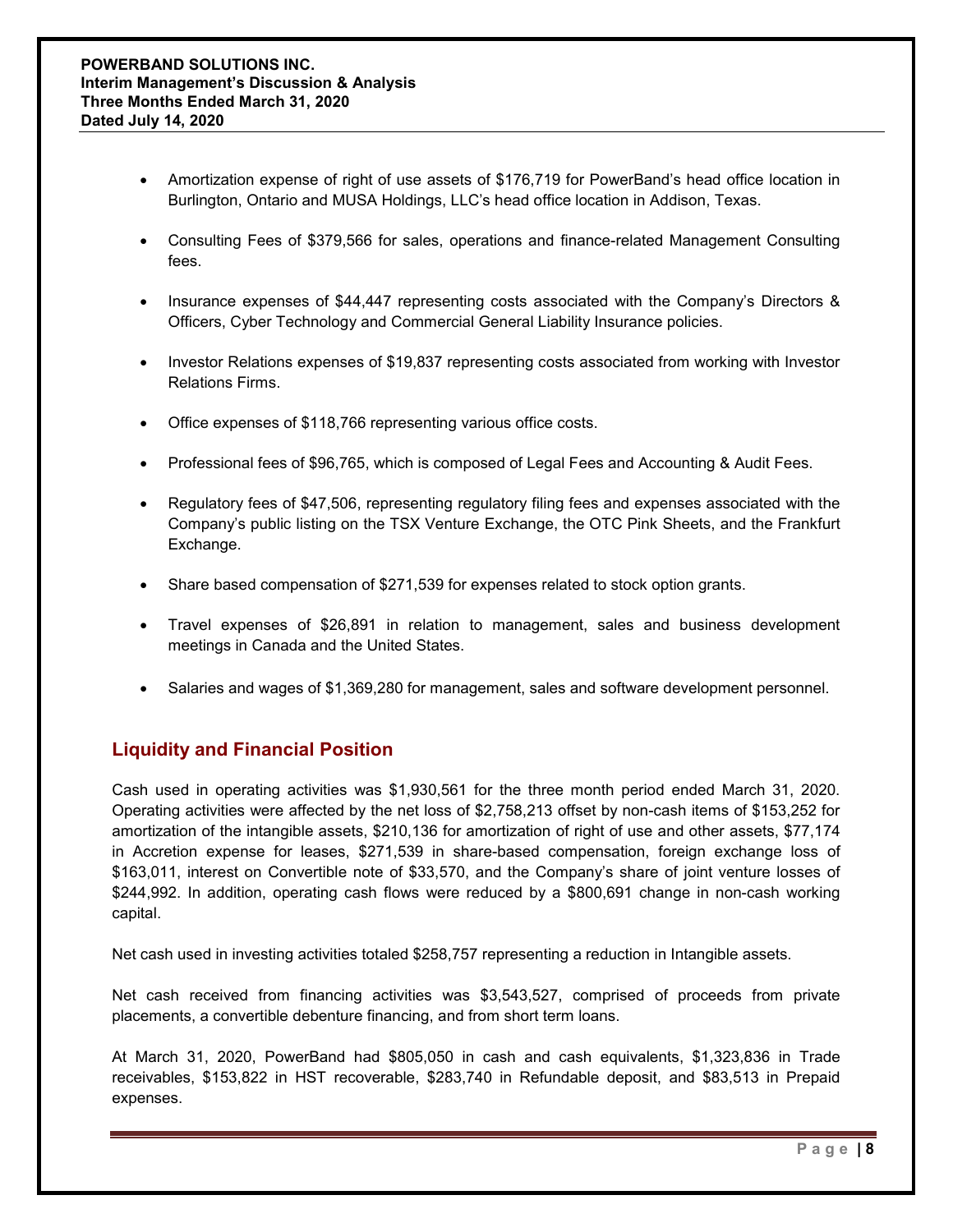The Company has limited operating revenues and therefore must utilize its funds obtained from the equity financing and other financing transactions to maintain its capacity to meet ongoing business development and operating activities.

As of March 31, 2020 the Company had 111,917,888 common shares issued and outstanding.

As of March 31, 2020, the Company had current liabilities comprised of the following:

- accounts payable and accrued liabilities in the amount of \$1,534,059;
- lease liability of \$451,970;
- short term loans of \$1,436,325;
- convertible debenture of \$3,123,325; and
- due to related parties amount of \$1,853,954.

In addition, at March 31, 2020 the Company had a long-term lease liability of \$4,737,092.

The Company's use of cash at present occurs, and in the future will occur, in several areas, including, funding of its business development efforts, completing and implementing its strategic partnerships, developing a customer support infrastructure, enhancing its software development efforts, and for general and administrative expenditures. For fiscal 2020, the Company's expected operating expenses are estimated to average \$450,000 per month for recurring operating costs. Management may reassess its planned expenditures based on the Company's working capital resources, the success of adding new customers to the PowerBand Platform, and the overall condition of the financial markets.

As of March 31, 2020, the Company had a net working capital deficit of \$5,749,672. Subsequent to the three month period ended March 31, 2020 the Company received an additional USD \$4,500,000 in funds from three additional tranches of the Convertible Debenture financing announced in March 2020. On June 25, 2020 D&P Holdings, Inc. converted its entire investment of USD \$6.0 million of PowerBand US debentures into a 9% ownership stake in both PowerBand US and the Company's Canadian financing and leasing division, DRIVRZ Financial Inc.

### **Change in accounting policy and Recent Accounting Pronouncements**

#### Interest Rate Benchmark Reform: Amendments to IFRS 9 and IFRS 7

In September 2019, IASB issued Phase 1 of its amendments to IFRS 9 – Financial Instruments and IFRS 7 – Financial Instruments: Disclosures, to amend certain requirements for hedge accounting and provide relief during the period of uncertainty arising from the phase out of interest rate benchmarks (e.g. interbank offered rates ["IBOR"s]). These amendments modify hedge accounting requirements, allowing entities to assume that the interest rate benchmark on which the cash flows of the hedged item and the hedging instrument are based are not altered as a result of IBOR reform, thereby allowing hedge accounting to continue. Mandatory application of the amendments ends at the earlier of when the uncertainty regarding the timing and amount of interest rate benchmark-based cash flows is no longer present and the discontinuation of the hedging relationship. Phase 2 of the IASB's project on IBOR is underway and will address transition from IBOR. The Company adopted the Phase 1 amendments on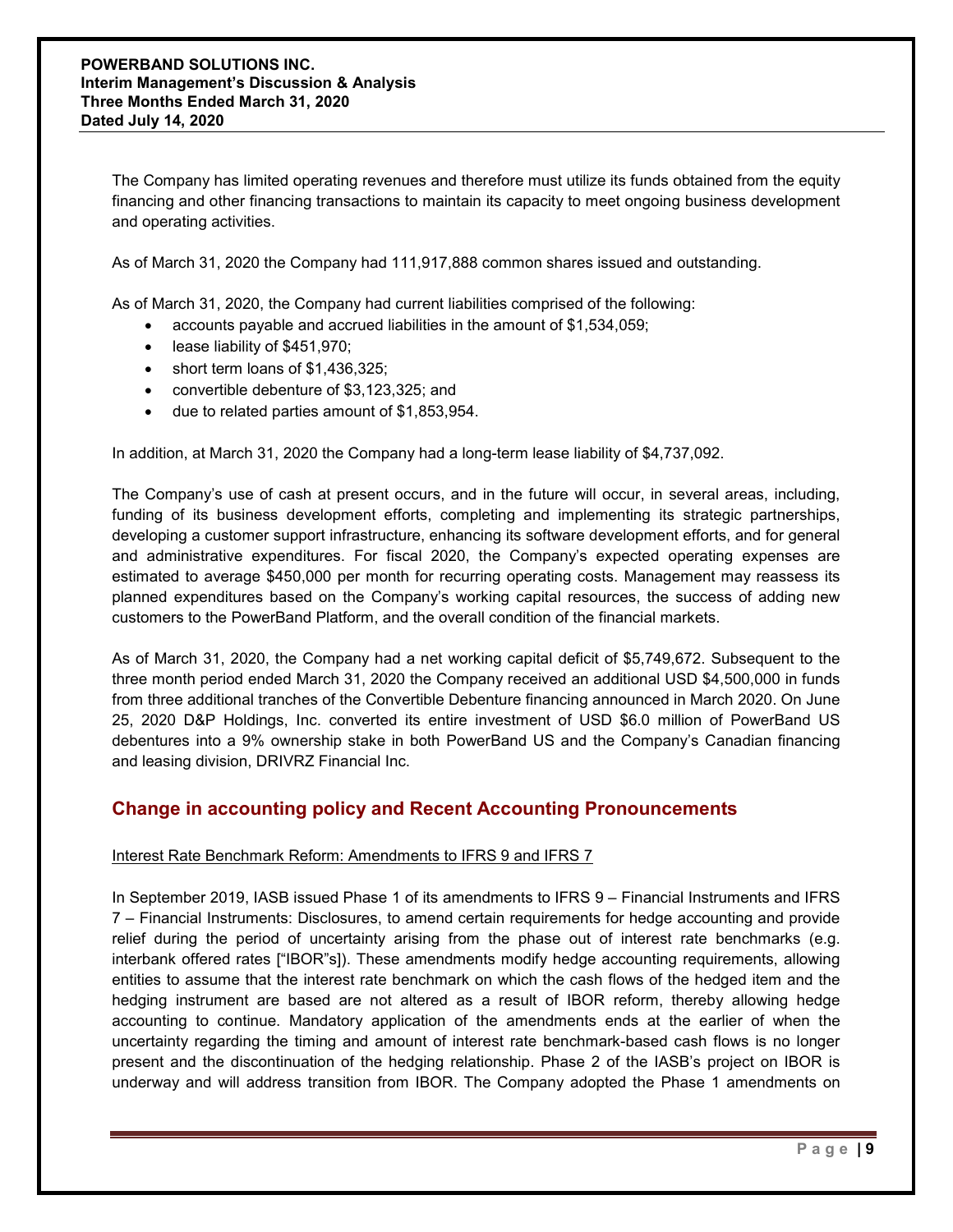January 1, 2020 which didn't not have a material impact on the company's consolidated financial statements for the three months ended March 31, 2020.

# **Capital risk management**

The Company manages and adjusts its capital structure based on available funds in order to support its business development efforts, completing and implementing its strategic partnerships, developing a customer support infrastructure, enhancing its software development efforts, and for general and administrative expenditures. The Board does not establish quantitative return on capital criteria for management, but rather relies on the expertise of the Company's management to sustain future development of the business. As of March 31, 2020 the capital of the Company consisted of common shares and common share purchase warrants.

Management reviews its capital management approach on an ongoing basis and believes that this approach, given the relative size of the Company, is reasonable.

### **Financial Instruments**

The 50% ownership of D2DAA and the 60% controlling interest in MUSA Holdings, LLC in the United States exposes the Company to risks associated with fluctuations in foreign currency exchange rates. To date, the Company has not used derivative financial instruments to manage this risk20

# **Liquidity risk**

Liquidity risk is the risk that the Company will not have sufficient cash resources to meet its financial obligations as they come due. The Company's liquidity and operating results may be adversely affected if the Company is not successful in generating revenue through the addition of customers to the PowerBand Platform, or the Company's access to the capital market is hindered, whether as a result of a downturn in stock market conditions generally or related to matters specific to the Company. The Company expects to generate cash flow primarily from operating activities. As of March 31, 2019, the Company had working capital deficit of \$5,749,672.

### **Credit risk**

Credit risk is the risk of loss associated with a counter-party's inability to fulfill its payment obligations. The Company's credit risk is primarily attributable to accounts receivable from customers that utilize its PowerBand Platform service offering. The Company has no significant concentration of credit risk arising from operations as the monthly accounts receivable from any one customer will not negatively impact the cash flow of the Company.

### **Market risk**

Market risk is the risk that the fair value of, or future cash flows from, the Company's financial instruments will fluctuate significantly due to changes in market prices. The value of the financial instruments can be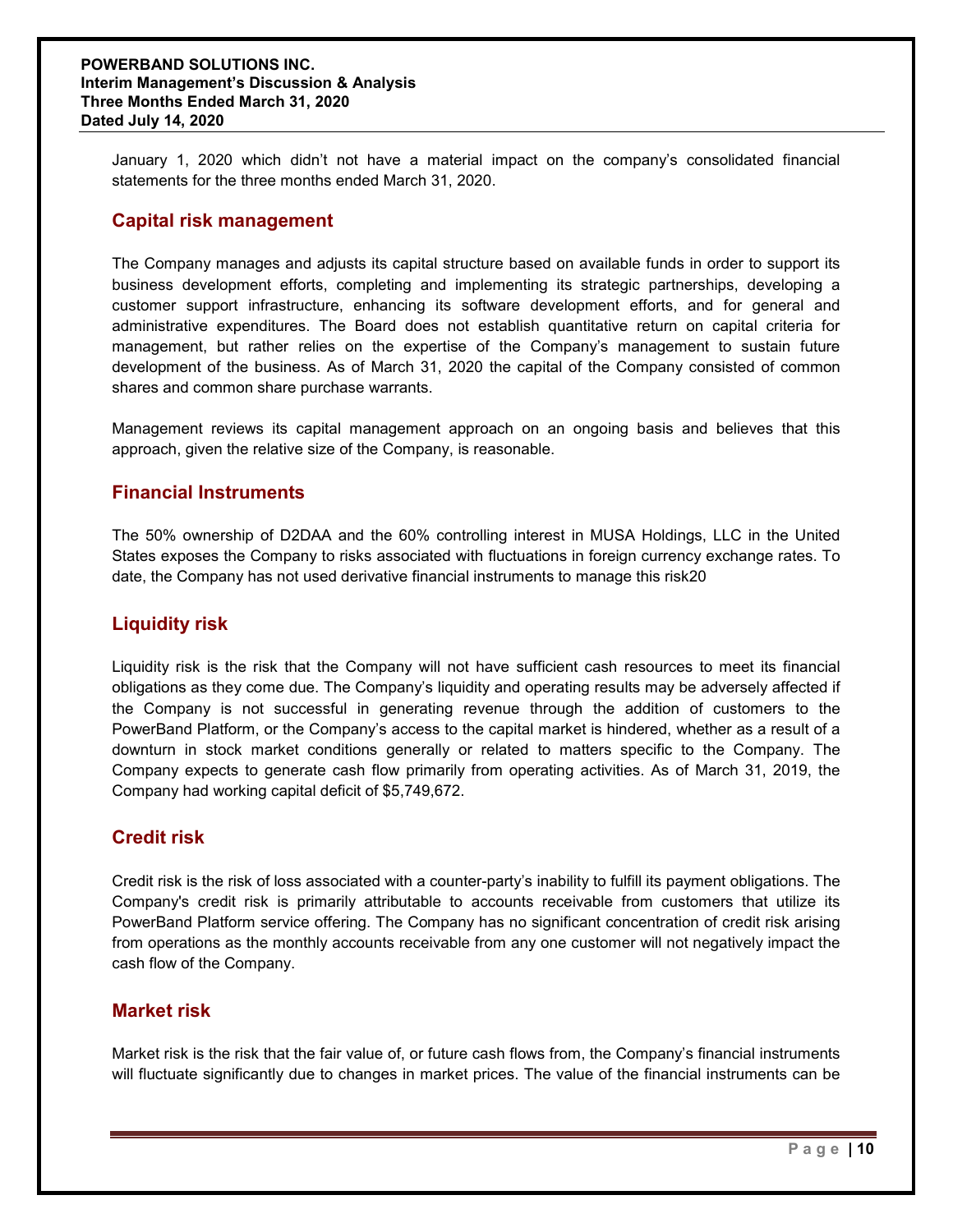#### **POWERBAND SOLUTIONS INC. Interim Management's Discussion & Analysis Three Months Ended March 31, 2020 Dated July 14, 2020**

affected by changes in interest rates, prices and foreign exchange rates. Management believes the risk of loss related to market risk to be remote.

### **Currency risk**

Currency risk is the risk that the fair value of, or future cash flows from, the Company's financial instruments will fluctuate because of changes in foreign exchange rates.

### **Fair value hierarchy**

Cash and cash equivalents has been classified as loans and receivables and is measured at amortized cost. Accounts payable and accrued liabilities is classified as other financial liabilities and are measured at amortized cost.

IFRS 7 Financial Instruments: Disclosures requires classification of fair value measurements using a fair value hierarchy that reflects the significance of inputs used in making the measurements. The levels of the fair value hierarchy are defined as follows:

Level 1: Quoted prices (unadjusted) in active markets for identical assets or liabilities;

Level 2: Inputs other than quoted prices included within Level 1 that are observable for the asset or liability, either directly or indirectly; and,

Level 3: Inputs for the asset or liability that are not based on observable market data

As at March 31, 2020 and December 31, 2019, none of the Company's financial instruments were held at fair value.

# **Related Party Transactions**

(a) Compensation of key management personnel of the Company

Key management personnel include those persons having authority and responsibility for planning, directing and controlling the activities of the Company as a whole. The Company has determined that key management personnel consists of the Board of Directors, corporate officers, including the President and Chief Executive Officer, the Chief Financial Officer, and the Chief Technology Officer.

Key management personnel compensation for the three month period ended March 31, 2020 was as follows:

|  | President and CEO | \$75,000 |
|--|-------------------|----------|
|--|-------------------|----------|

- ii. Chief Financial Officer \$8,085
- iii. Chief Technology Officer \$42,768

(b) Loans from Officers and Directors

As at March 31, 2020 other unsecured, non-interest-bearing balances owed to shareholders totaled \$1,216,507 (2019 - \$705,035).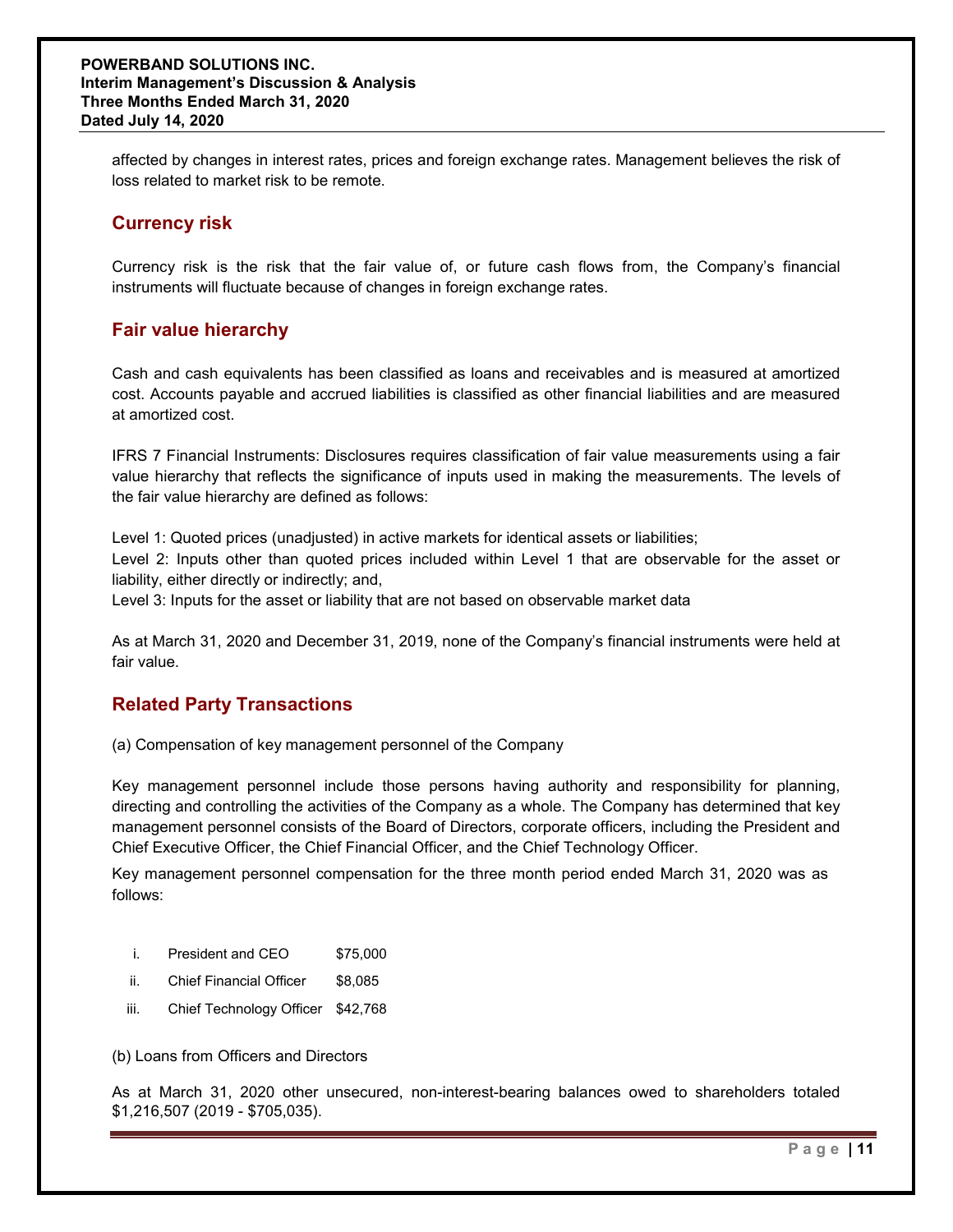#### **POWERBAND SOLUTIONS INC. Interim Management's Discussion & Analysis Three Months Ended March 31, 2020 Dated July 14, 2020**

(c) Transactions with related parties

As at March 31, 2020, total amounts due to related parties were \$1,853,954 (March 31, 2019 \$926,866).

During the quarter, the Company recorded sales transactions to its joint venture, D2DAA, as follows:

|                               | March 31, 2020<br>′\$ | March 31,2019 |
|-------------------------------|-----------------------|---------------|
| Development service revenue   | 397.171               | 539.255       |
| Vehicle export agency revenue | -                     |               |

As at March 31, 2020, the following are due/to from D2DAA accounts receivable is \$950,365 (2019- \$533,101). The Company owes D2DAA \$195,795 (2019- \$Nil) as at March 31, 2020. The balance is due on demand and non-interest bearing

As at March 31, 2020, the Company owed the CEO of Musa Holdings LLC \$450,027 (2019- \$416,860). The amount is due on demand and non- interest bearing.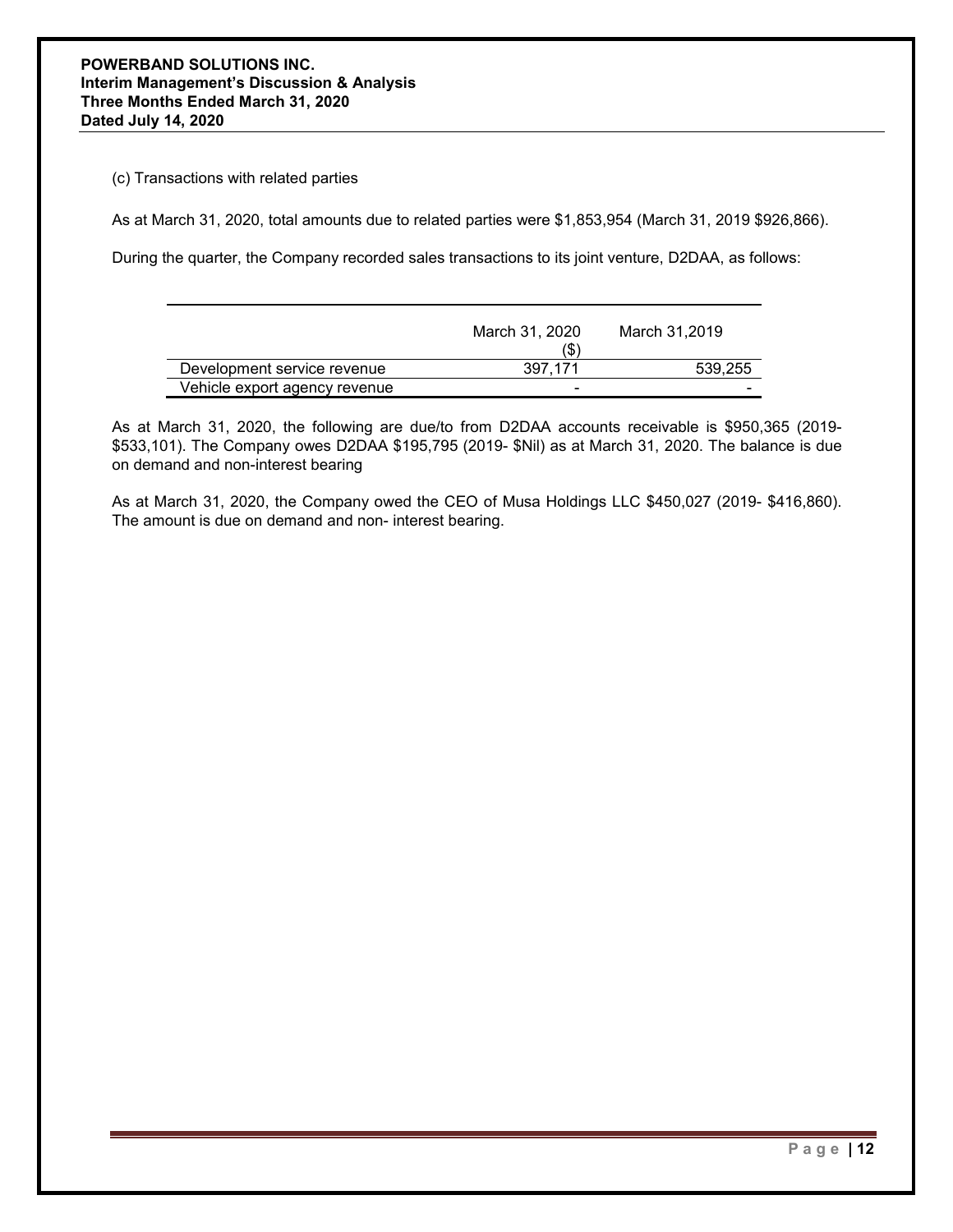# **Share Capital**

As of the date of this MD&A, the capital structure of the Company was as follows:

### **Capital Structure (as of July 14, 2020)**

| 21,266,968<br>169,042,603 |
|---------------------------|
|                           |
| 12,416,000                |
| 23, 104, 247              |
| 112.255.388               |
|                           |

- (1) 16,683,093 Warrants have an exercise price of 0.60, and an expiration date of February 7, 2021 769,280 Warrants have an exercise price of 0.15, and an expiration date of December 20, 2021 2,801,874 Warrants have an exercise price of 0.15, and an expiration date of January 20, 2022 350,000 Warrants have an exercise price of 0.165, and an expiration date of January 15, 2021 2,500,000 Warrants have an exercise price of 0.30, and an expiration date of March 6, 2022
- (2) 1,678,500 Options have a strike price of \$0.30, and an expiration date of February 1, 2023 400,000 Options have a strike price of \$0.225, and an expiration date of April 24, 2021 6,800,000 Options have a strike price of \$0.10, and an expiration date of July 10, 2024 437,500 Options have a strike price of \$0.10, and an expiration date of October, 3, 2024 1,200,000 Options have a strike price of \$0.10, and an expiration date of October 17, 2024 700,000 Options have a strike price of \$0.15, and an expiration date of December 2, 2024 500,000 Options have a strike price of \$0.215, and an expiration date of February 12, 2025 400,000 Options have a strike price of \$0.16, and an expiration date of February 25, 2025 300,000 Options have a strike price of \$0.205, and an expiration date of February 27, 2025
- (3) \$1,000,000 of Convertible Debentures were issued on October 22, 2019. The conversion price is \$0.065, which would convert into 15,384,615 common shares being issued. An additional \$500,000 of Convertible Debentures were issued on October 22, 2019. The conversion price is \$0.085, which would convert into 5,882,353 common shares being issued. The Convertible Debentures mature on October 22, 2020 and carry an annual interest rate of 9.0%.

# **Disclosure of Internal Controls**

Management has established processes to provide them sufficient with knowledge to support representations that they have exercised reasonable diligence that (i) the financial statements do not contain any untrue statement of material fact or omit to state a material fact required to be stated or that is necessary to make a statement not misleading in light of the circumstances under which it is made, as of the date of and for the periods presented by the financial statements; and (ii) the financial statements fairly present in all material respects the financial condition, results of operations and cash flows of the Company, as of the date of and for the periods presented.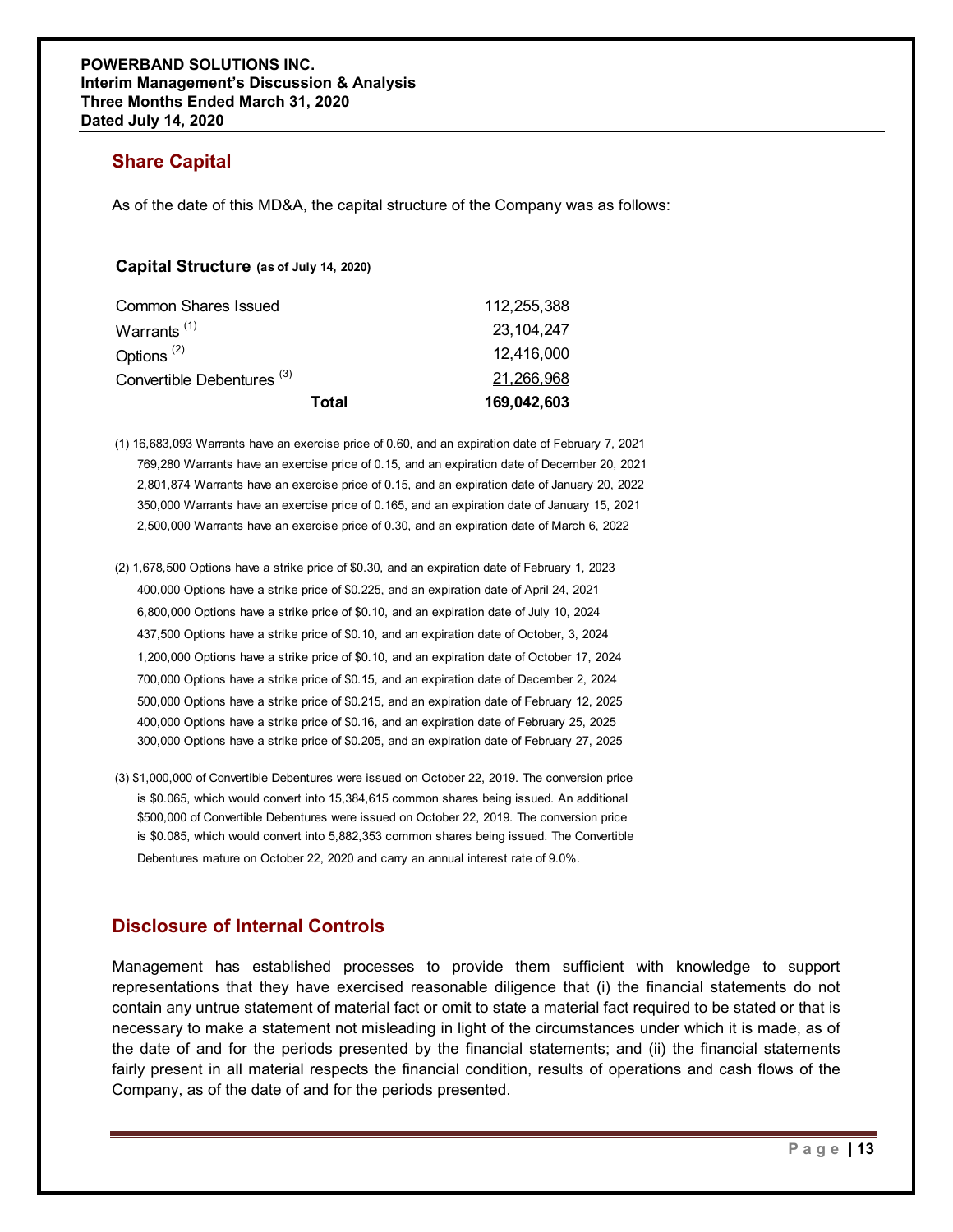In contrast to the certificate required for non-venture issuers under National Instrument 52-109 Certification of Disclosure in Issuers' Annual and Interim Filings ("NI 52-109"), this Venture Issuer Basic Certificate does not include representations relating to the establishment and maintenance of disclosure controls and procedures ("DC&P") and internal control over financial reporting ("ICFR"), as defined in NI 52-109. In particular, the certifying officers filing this certificate are not making any representations relating to the establishment and maintenance of:

- i) controls and other procedures designed to provide reasonable assurance that information required to be disclosed by the issuer in its annual filings, interim filings or other reports filed or submitted under securities legislation is recorded, processed, summarized and reported within the time periods specified in securities legislation; and
- ii) a process to provide reasonable assurance regarding the reliability of financial reporting and the preparation of financial statements for external purposes in accordance with the issuer's GAAP (IFRS).

The Company's certifying officers are responsible for ensuring that processes are in place to provide them with sufficient knowledge to support the representations they are making in this certificate. Investors should be aware that inherent limitations on the ability of certifying officers of a venture issuer to design and implement on a cost effective basis DC&P and ICFR as defined in NI 52-109 may result in additional risks to the quality, reliability, transparency and timeliness of interim and annual filings and other reports provided under securities legislation.

# **Risks and Uncertainties**

The operations of the Company are speculative due to the high-risk nature of its business, which is the development and implementation of automotive industry-related software. These risk factors, although not exhaustive, could materially affect the Company's future operating results and could cause actual events to differ materially from those described in forward–looking information relating to the Company. Please refer to the section entitled "Risks and Uncertainties" in the Company's Annual MD&A for the fiscal year ended December 31, 2019, available on SEDAR at www.sedar.com.

### **Subsequent Events**

Subsequent to the three month period ended March 31, 2020, the following corporate activities occurred:

- 1. On April 13, 2020 the Company closed on a further USD \$1.2 million from Texas-based D&P Holdings, Inc., as part of the Convertible Debenture Agreement executed on March 6, 2020.
- 2. On April 16, 2020 the Company repaid a \$350,000 loan, plus interest, from an arm's length third party.
- 3. On May 7, 2020 the Company closed on a further USD \$600,000 from Texas-based D&P Holdings, Inc., as part of the Convertible Debenture Agreement executed on March 6, 2020.
- 4. On May 11, 2020 the Company repaid a \$350,000 loan, plus interest, from an arm's length third party.
- 5. On May 27, 2020 the Company repaid a \$250,000 loan, plus interest, from an arm's length third party.